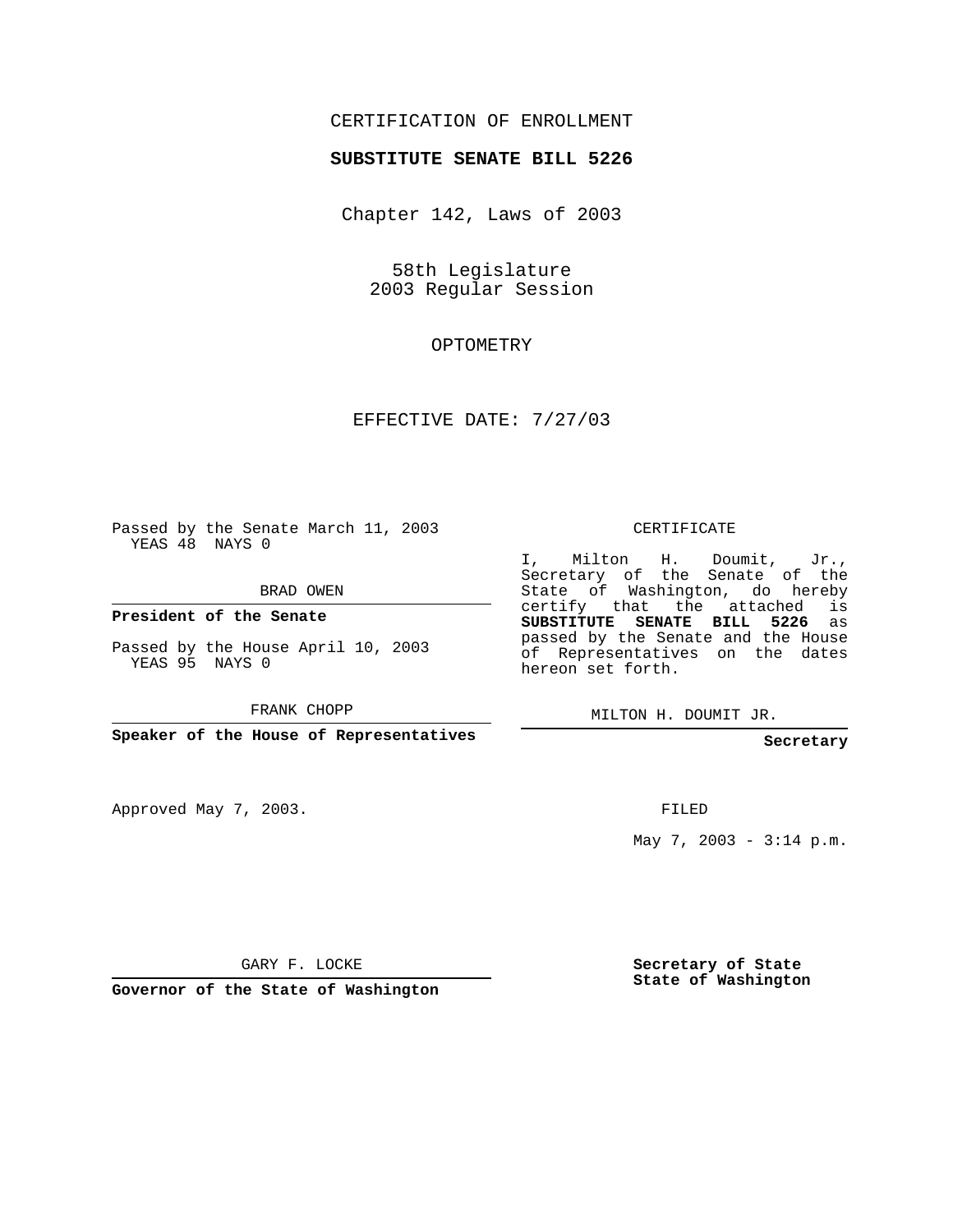# **SUBSTITUTE SENATE BILL 5226** \_\_\_\_\_\_\_\_\_\_\_\_\_\_\_\_\_\_\_\_\_\_\_\_\_\_\_\_\_\_\_\_\_\_\_\_\_\_\_\_\_\_\_\_\_

\_\_\_\_\_\_\_\_\_\_\_\_\_\_\_\_\_\_\_\_\_\_\_\_\_\_\_\_\_\_\_\_\_\_\_\_\_\_\_\_\_\_\_\_\_

Passed Legislature - 2003 Regular Session

#### **State of Washington 58th Legislature 2003 Regular Session**

**By** Senate Committee on Health & Long-Term Care (originally sponsored by Senators Hale, Deccio, Thibaudeau, Keiser, Oke and Franklin)

READ FIRST TIME 02/24/03.

1 AN ACT Relating to optometric care and practice; and amending RCW 2 18.53.010, 18.53.140, 69.41.030, and 69.50.101.

3 BE IT ENACTED BY THE LEGISLATURE OF THE STATE OF WASHINGTON:

 4 **Sec. 1.** RCW 18.53.010 and 1989 c 36 s 1 are each amended to read 5 as follows:

 (1) The practice of optometry is defined as the examination of the human eye, the examination and ascertaining any defects of the human vision system and the analysis of the process of vision. The practice of optometry may include, but not necessarily be limited to, the following:

11 (a) The employment of any objective or subjective means or method, 12 including the use of drugs ((topically applied to the eye)), for diagnostic and therapeutic purposes by those licensed under this chapter and who meet the requirements of subsections (2) and (3) of this section, and the use of any diagnostic instruments or devices for the examination or analysis of the human vision system, the measurement of the powers or range of human vision, or the determination of the refractive powers of the human eye or its functions in general; and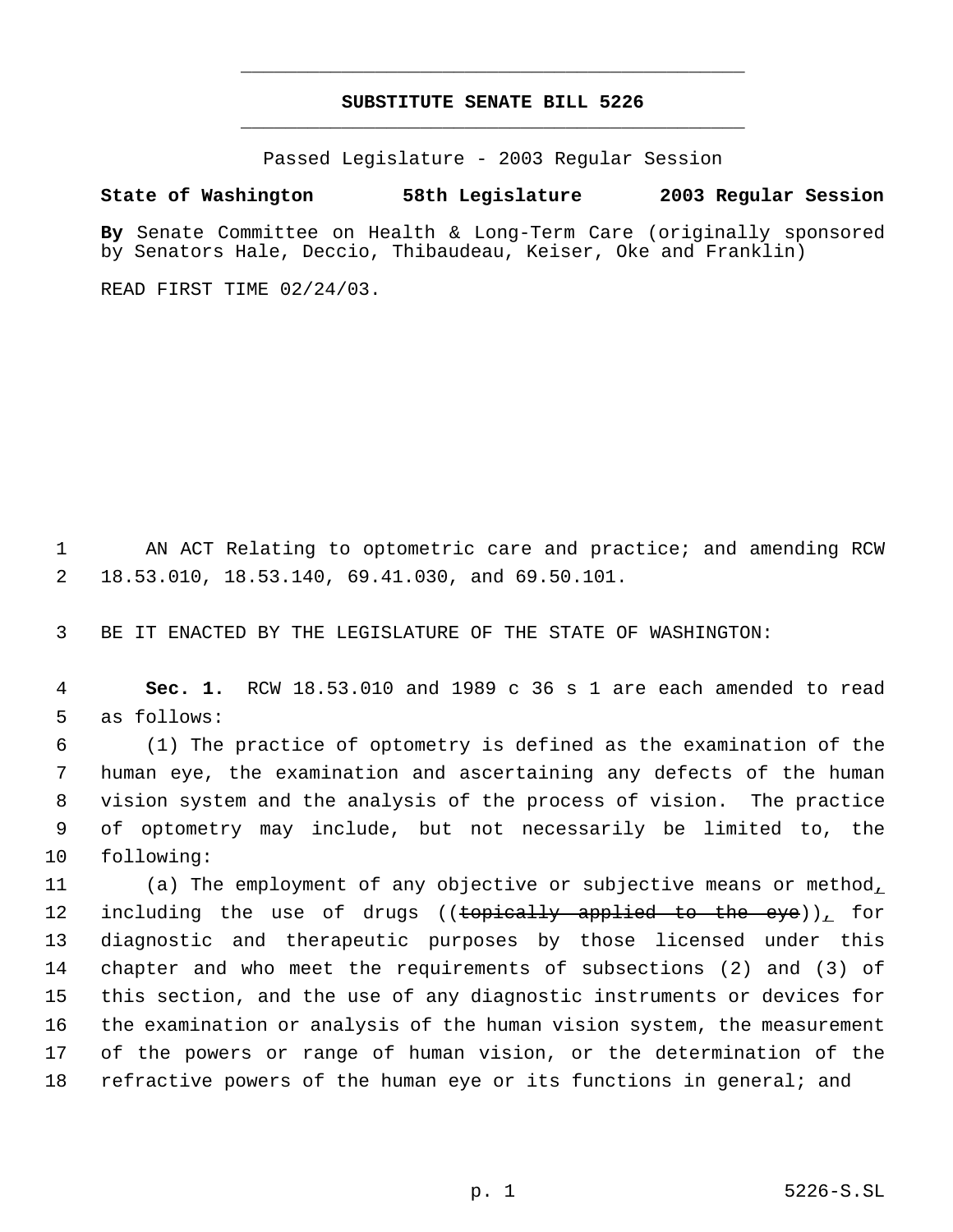(b) The prescription and fitting of lenses, prisms, therapeutic or refractive contact lenses and the adaption or adjustment of frames and lenses used in connection therewith; and

 (c) The prescription and provision of visual therapy, therapeutic 5 aids, and other optical devices( $\left($ , and the treatment with topically applied drugs by those licensed under this chapter and who meet the requirements of subsections (2) and (3) of this section)); and

8 (d) The ascertainment of the perceptive, neural, muscular, or pathological condition of the visual system; and

(e) The adaptation of prosthetic eyes.

 (2)(a) Those persons using topical drugs for diagnostic purposes in the practice of optometry shall have a minimum of sixty hours of didactic and clinical instruction in general and ocular pharmacology as 14 applied to optometry, ((and for therapeutic purposes, an additional minimum of seventy-five hours of didactic and clinical instruction)) as established by the board, and certification from an institution of higher learning, accredited by those agencies recognized by the United States office of education or the council on postsecondary accreditation to qualify for certification by the optometry board of 20 Washington to use drugs for diagnostic ((and therapeutic)) purposes.

 (b) Those persons using or prescribing topical drugs for therapeutic purposes in the practice of optometry must be certified 23 under (a) of this subsection, and must have an additional minimum of seventy-five hours of didactic and clinical instruction as established by the board, and certification from an institution of higher learning, 26 accredited by those agencies recognized by the United States office of 27 education or the council on postsecondary accreditation to qualify for certification by the optometry board of Washington to use drugs for therapeutic purposes.

 (c) Those persons using or prescribing drugs administered orally 31 for diagnostic or therapeutic purposes in the practice of optometry shall be certified under (b) of this subsection, and shall have an additional minimum of sixteen hours of didactic and eight hours of supervised clinical instruction as established by the board, and certification from an institution of higher learning, accredited by those agencies recognized by the United States office of education or 37 the council on postsecondary accreditation to qualify for certification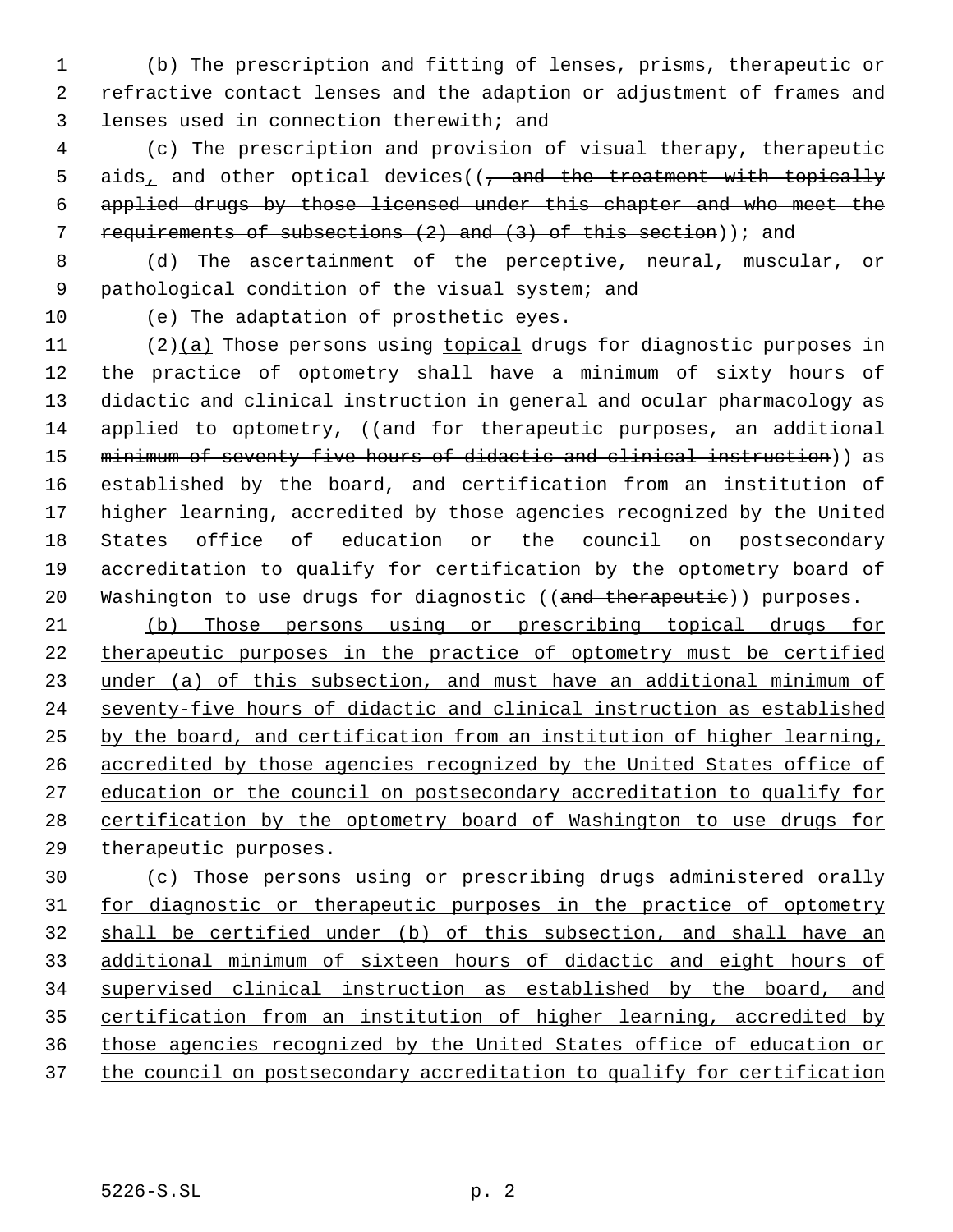by the optometry board of Washington to administer, dispense, or prescribe oral drugs for diagnostic or therapeutic purposes.

 (d) Those persons administering epinephrine by injection for treatment of anaphylactic shock in the practice of optometry must be certified under (b) of this subsection and must have an additional minimum of four hours of didactic and supervised clinical instruction, as established by the board, and certification from an institution of higher learning, accredited by those agencies recognized by the United 9 States office of education or the council on postsecondary accreditation to qualify for certification by the optometry board to administer epinephrine by injection.

 (e) Such course or courses shall be the fiscal responsibility of the participating and attending optometrist.

14 (3) The board shall establish a ((sehedule)) list of topical drugs for diagnostic and treatment purposes limited to the practice of optometry, and no person licensed pursuant to this chapter shall prescribe, dispense, purchase, possess, or administer drugs except as authorized and to the extent permitted by the board.

 (4) The board must establish a list of oral Schedule III through V 20 controlled substances and any oral legend drugs, with the approval of and after consultation with the board of pharmacy. No person licensed under this chapter may use, prescribe, dispense, purchase, possess, or administer these drugs except as authorized and to the extent permitted by the board. No optometrist may use, prescribe, dispense, or administer oral corticosteroids.

 (a) The board, with the approval of and in consultation with the 27 board of pharmacy, must establish, by rule, specific quidelines for the prescription and administration of drugs by optometrists, so that licensed optometrists and persons filling their prescriptions have a clear understanding of which drugs and which dosages or forms are included in the authority granted by this section.

(b) An optometrist may not:

 (i) Prescribe, dispense, or administer a controlled substance for more than seven days in treating a particular patient for a single trauma, episode, or condition or for pain associated with or related to the trauma, episode, or condition; or

(ii) Prescribe an oral drug within ninety days following ophthalmic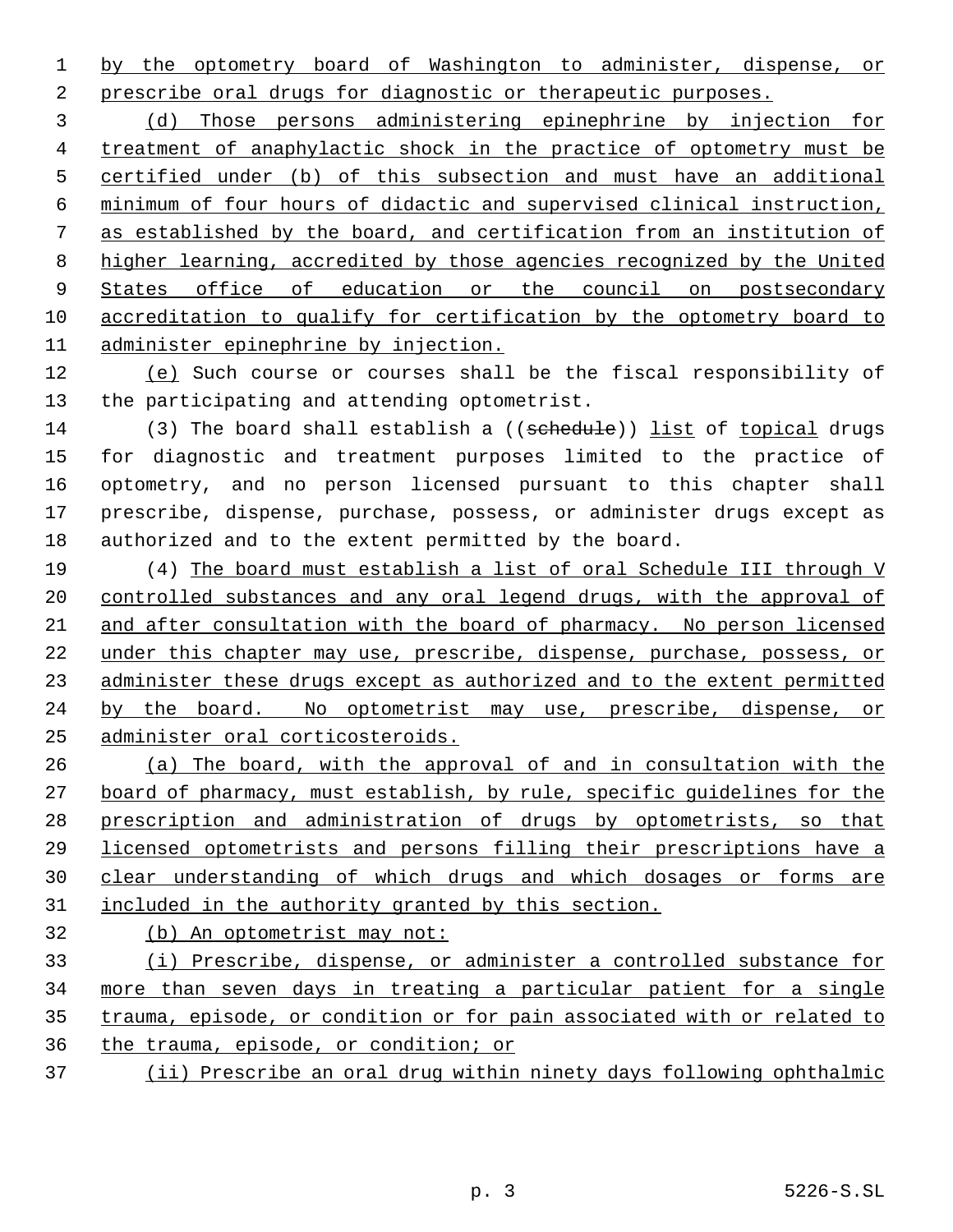surgery unless the optometrist consults with the treating ophthalmologist.

 (c) If treatment exceeding the limitation in (b)(i) of this subsection is indicated, the patient must be referred to a physician licensed under chapter 18.71 RCW.

 (d) The prescription or administration of drugs as authorized in this section is specifically limited to those drugs appropriate to treatment of diseases or conditions of the human eye and the adnexa 9 that are within the scope of practice of optometry. The prescription or administration of drugs for any other purpose is not authorized by this section.

 (5) The board shall develop a means of identification and verification of optometrists certified to use therapeutic drugs for the purpose of issuing prescriptions as authorized by this section.

 (6) Nothing in this chapter may be construed to authorize the use, prescription, dispensing, purchase, possession, or administration of 17 any Schedule I or II controlled substance. The provisions of this subsection must be strictly construed.

 (7) With the exception of the administration of epinephrine by 20 injection for the treatment of anaphylactic shock, no injections or infusions may be administered by an optometrist.

 (8) Nothing in this chapter may be construed to authorize 23 optometrists to perform ophthalmic surgery. Ophthalmic surgery is defined as any invasive procedure in which human tissue is cut, ablated, or otherwise penetrated by incision, injection, laser, 26 ultrasound, or other means, in order to: Treat human eye diseases; alter or correct refractive error; or alter or enhance cosmetic appearance. Nothing in this chapter limits an optometrist's ability to use diagnostic instruments utilizing laser or ultrasound technology. Ophthalmic surgery, as defined in this subsection, does not include removal of superficial ocular foreign bodies, epilation of misaligned eyelashes, placement of punctal or lacrimal plugs, diagnostic dilation and irrigation of the lacrimal system, orthokeratology, prescription and fitting of contact lenses with the purpose of altering refractive error, or other similar procedures within the scope of practice of optometry.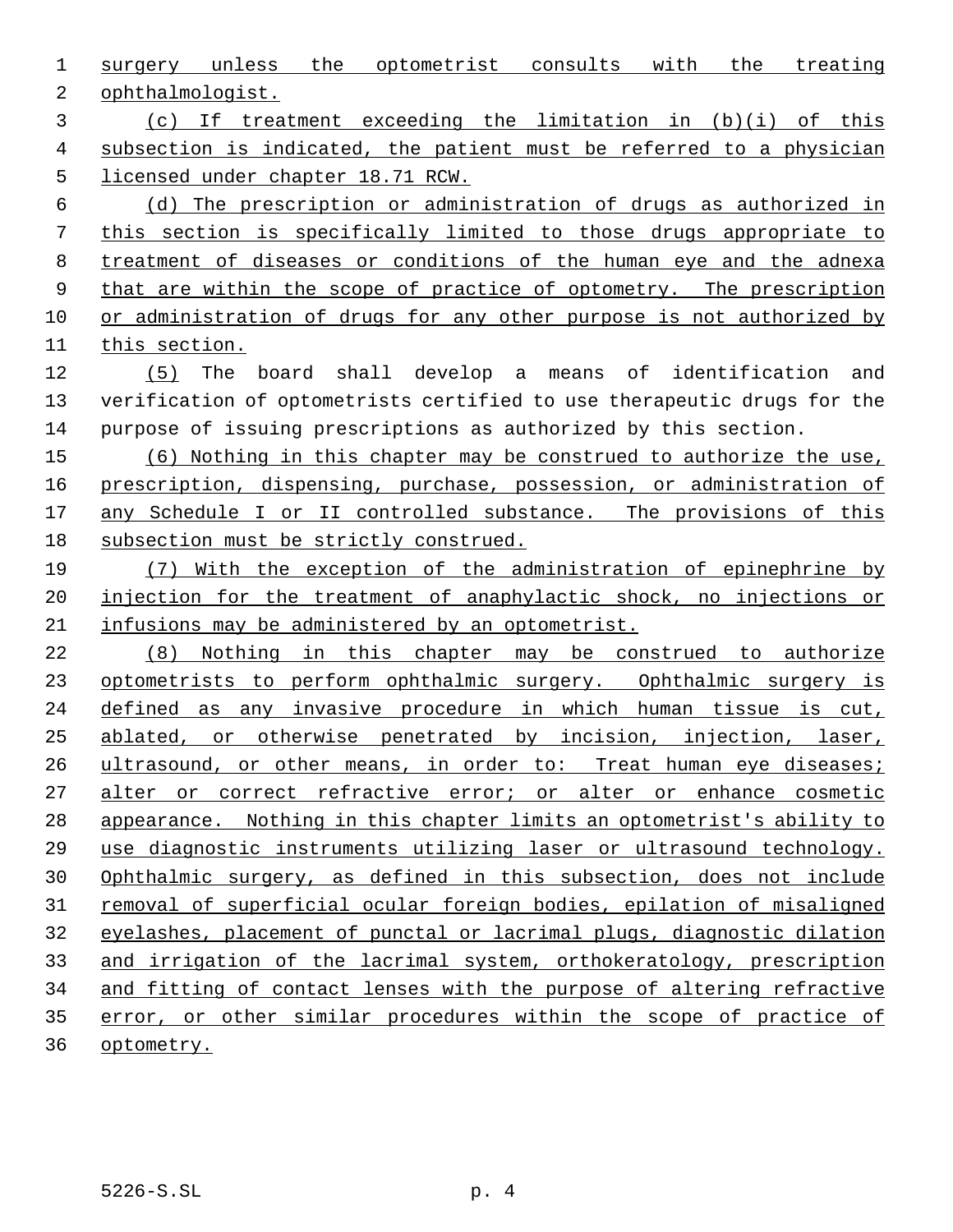**Sec. 2.** RCW 18.53.140 and 1991 c 3 s 138 are each amended to read as follows:

It shall be unlawful for any person:

 (1) To sell or barter, or offer to sell or barter any license issued by the secretary; or

 (2) To purchase or procure by barter any license with the intent to use the same as evidence of the holder's qualification to practice optometry; or

 (3) To alter with fraudulent intent in any material regard such license; or

 (4) To use or attempt to use any such license which has been purchased, fraudulently issued, counterfeited or materially altered as a valid license; or

 (5) To practice optometry under a false or assumed name, or as a representative or agent of any person, firm or corporation with which the licensee has no connection: PROVIDED, Nothing in this chapter nor in the optometry law shall make it unlawful for any lawfully licensed optometrist or association of lawfully licensed optometrists to practice optometry under the name of any lawfully licensed optometrist who may transfer by inheritance or otherwise the right to use such name; or

 (6) To practice optometry in this state either for him or herself or any other individual, corporation, partnership, group, public or private entity, or any member of the licensed healing arts without having at the time of so doing a valid license issued by the secretary of health; or

 (7) To in any manner barter or give away as premiums either on his 28 or her own account or as agent or representative for any other purpose, firm or corporation, any eyeglasses, spectacles, lenses or frames; or

30 (8) To use drugs in the practice of optometry, except ((those topically applied for diagnostic or therapeutic purposes)) as authorized under RCW 18.53.010; or

 (9) To use advertising whether printed, radio, display, or of any other nature, which is misleading or inaccurate in any material particular, nor shall any such person in any way misrepresent any goods or services (including but without limitation, its use, trademark, grade, quality, size, origin, substance, character, nature, finish,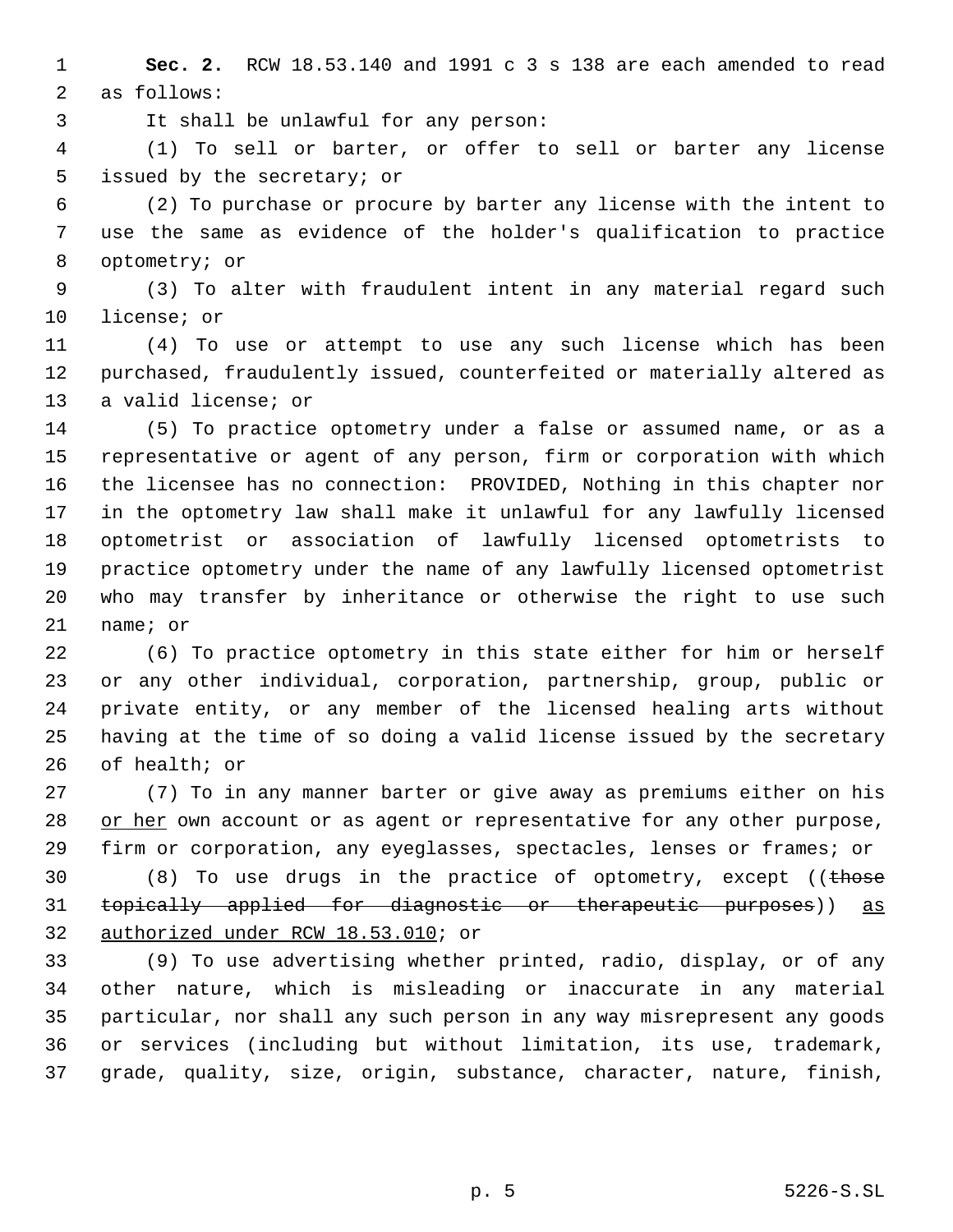material, content, or preparation) or credit terms, values, policies, services, or the nature or form of the business conducted; or

 (10) To advertise the "free examination of eyes," "free consultation," "consultation without obligation," "free advice," or any words or phrases of similar import which convey the impression to the public that eyes are examined free or of a character tending to deceive or mislead the public, or in the nature of "bait advertising;" or

 (11) To use an advertisement of a frame or mounting which is not truthful in describing the frame or mounting and all its component parts. Or advertise a frame or mounting at a price, unless it shall be depicted in the advertisement without lenses inserted, and in addition the advertisement must contain a statement immediately following, or adjacent to the advertised price, that the price is for frame or mounting only, and does not include lenses, eye examination and professional services, which statement shall appear in type as large as that used for the price, or advertise lenses or complete glasses, viz.: frame or mounting with lenses included, at a price either alone or in conjunction with professional services; or

 (12) To use advertising, whether printed, radio, display, or of any other nature, which inaccurately lays claim to a policy or continuing practice of generally underselling competitors; or

 (13) To use advertising, whether printed, radio, display or of any other nature which refers inaccurately in any material particular to any competitors or their goods, prices, values, credit terms, policies or services; or

 (14) To use advertising whether printed, radio, display, or of any other nature, which states any definite amount of money as "down payment" and any definite amount of money as a subsequent payment, be it daily, weekly, monthly, or at the end of any period of time.

 **Sec. 3.** RCW 69.41.030 and 1996 c 178 s 17 are each amended to read as follows:

 It shall be unlawful for any person to sell, deliver, or possess any legend drug except upon the order or prescription of a physician under chapter 18.71 RCW, an osteopathic physician and surgeon under chapter 18.57 RCW, an optometrist licensed under chapter 18.53 RCW who is certified by the optometry board under RCW 18.53.010, a dentist under chapter 18.32 RCW, a podiatric physician and surgeon under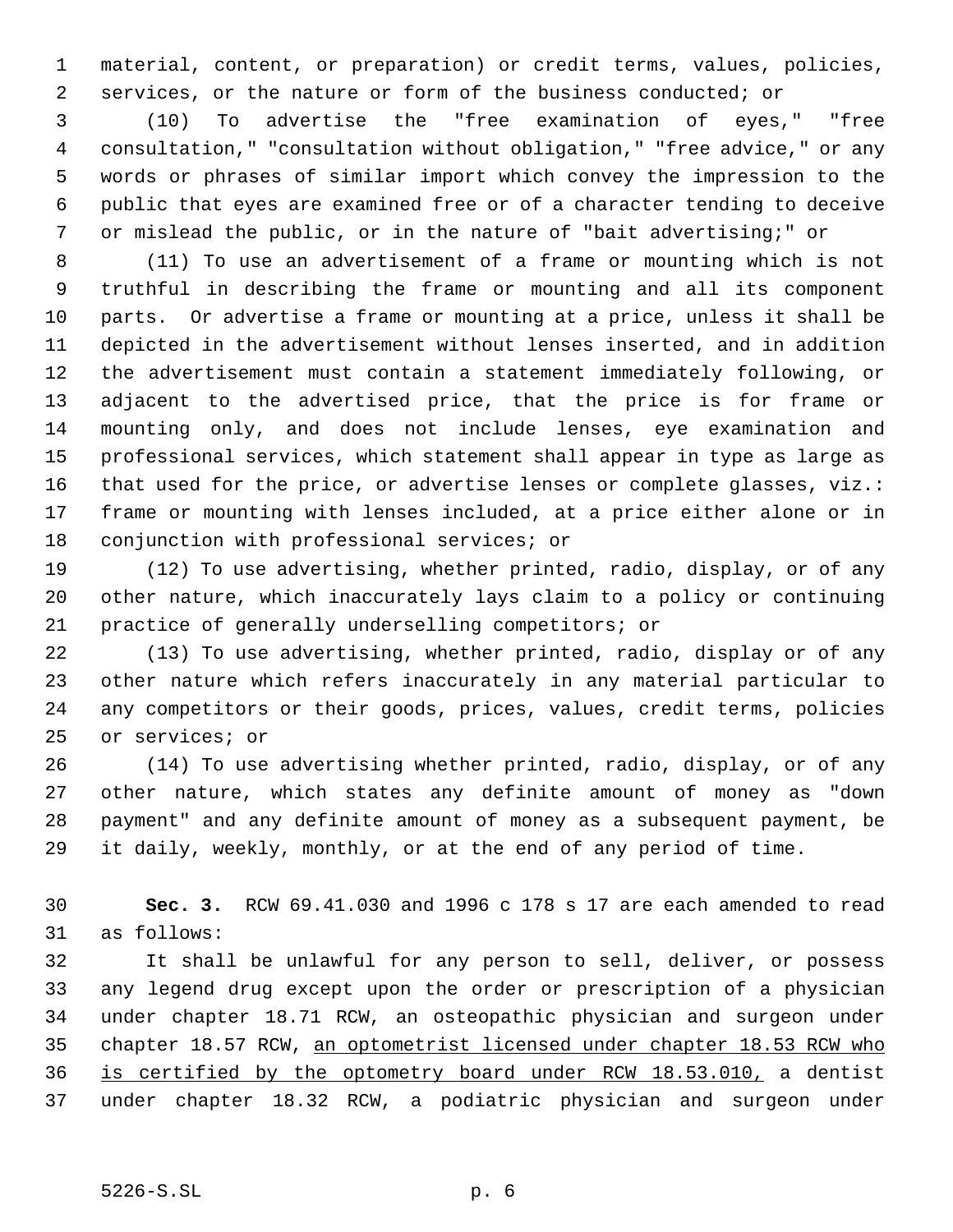chapter 18.22 RCW, a veterinarian under chapter 18.92 RCW, a commissioned medical or dental officer in the United States armed forces or public health service in the discharge of his or her official duties, a duly licensed physician or dentist employed by the veterans administration in the discharge of his or her official duties, a registered nurse or advanced registered nurse practitioner under chapter 18.79 RCW when authorized by the nursing care quality assurance commission, an osteopathic physician assistant under chapter 18.57A RCW when authorized by the board of osteopathic medicine and surgery, a physician assistant under chapter 18.71A RCW when authorized by the medical quality assurance commission, a physician licensed to practice medicine and surgery or a physician licensed to practice osteopathic medicine and surgery, a dentist licensed to practice dentistry, a podiatric physician and surgeon licensed to practice podiatric medicine and surgery, or a veterinarian licensed to practice veterinary medicine, in any province of Canada which shares a common border with the state of Washington or in any state of the United States: PROVIDED, HOWEVER, That the above provisions shall not apply to sale, delivery, or possession by drug wholesalers or drug manufacturers, or their agents or employees, or to any practitioner acting within the scope of his or her license, or to a common or contract carrier or warehouseman, or any employee thereof, whose possession of any legend drug is in the usual course of business or employment: PROVIDED FURTHER, That nothing in this chapter or chapter 18.64 RCW shall prevent a family planning clinic that is under contract with the department of social and health services from selling, delivering, possessing, and dispensing commercially prepackaged oral contraceptives prescribed by authorized, licensed health care practitioners.

 **Sec. 4.** RCW 69.50.101 and 1998 c 222 s 3 are each amended to read as follows:

 Unless the context clearly requires otherwise, definitions of terms shall be as indicated where used in this chapter:

 (a) "Administer" means to apply a controlled substance, whether by injection, inhalation, ingestion, or any other means, directly to the body of a patient or research subject by:

 (1) a practitioner authorized to prescribe (or, by the practitioner's authorized agent); or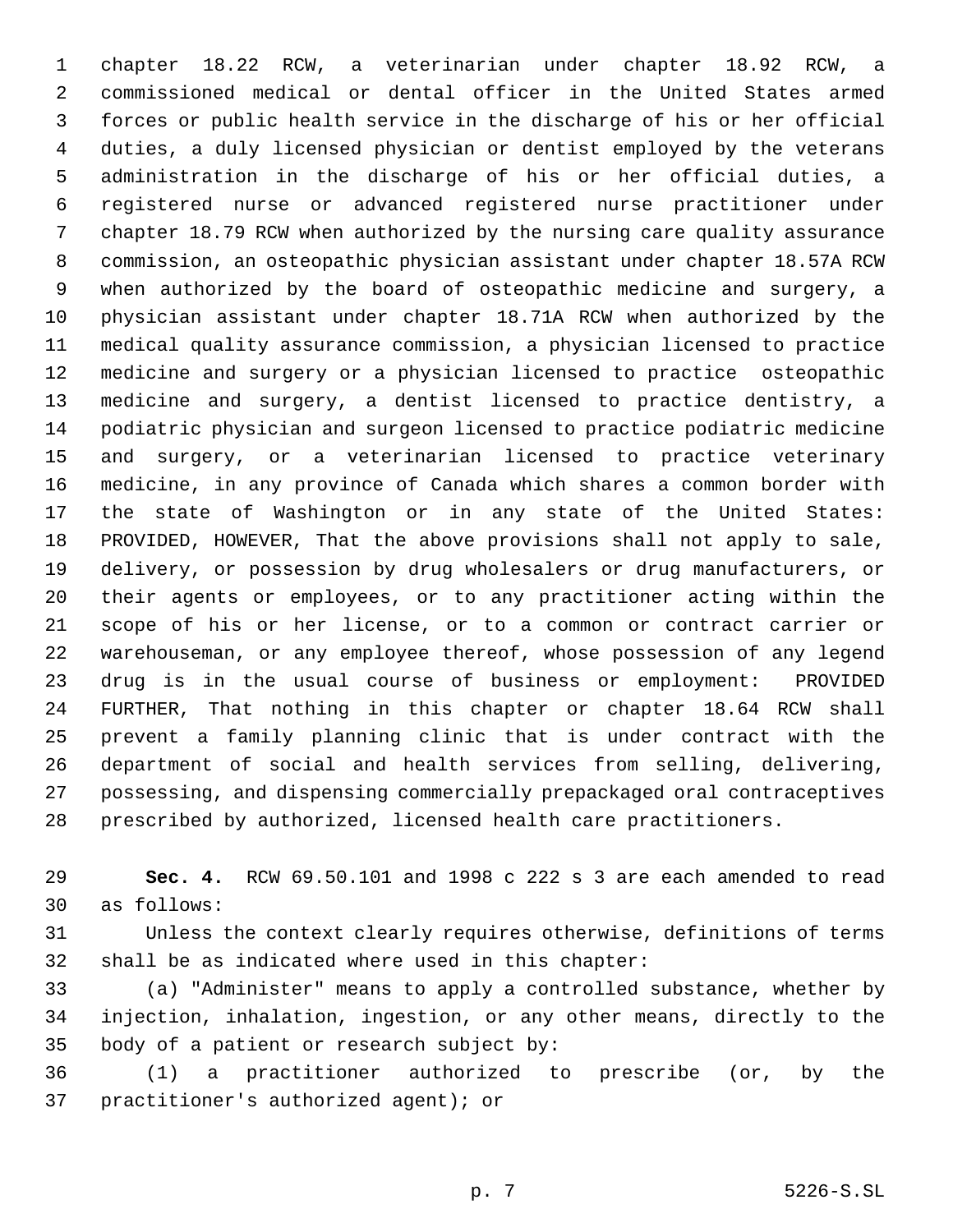(2) the patient or research subject at the direction and in the presence of the practitioner.

 (b) "Agent" means an authorized person who acts on behalf of or at the direction of a manufacturer, distributor, or dispenser. It does not include a common or contract carrier, public warehouseperson, or employee of the carrier or warehouseperson.

(c) "Board" means the state board of pharmacy.

 (d) "Controlled substance" means a drug, substance, or immediate precursor included in Schedules I through V as set forth in federal or state laws, or federal or board rules.

 (e)(1) "Controlled substance analog" means a substance the chemical structure of which is substantially similar to the chemical structure of a controlled substance in Schedule I or II and:

 (i) that has a stimulant, depressant, or hallucinogenic effect on the central nervous system substantially similar to the stimulant, depressant, or hallucinogenic effect on the central nervous system of a controlled substance included in Schedule I or II; or

 (ii) with respect to a particular individual, that the individual represents or intends to have a stimulant, depressant, or hallucinogenic effect on the central nervous system substantially similar to the stimulant, depressant, or hallucinogenic effect on the central nervous system of a controlled substance included in Schedule I or II.

(2) The term does not include:

(i) a controlled substance;

 (ii) a substance for which there is an approved new drug application;

 (iii) a substance with respect to which an exemption is in effect for investigational use by a particular person under Section 505 of the federal Food, Drug and Cosmetic Act, 21 U.S.C. Sec. 355, to the extent conduct with respect to the substance is pursuant to the exemption; or

 (iv) any substance to the extent not intended for human consumption before an exemption takes effect with respect to the substance.

 (f) "Deliver" or "delivery," means the actual or constructive transfer from one person to another of a substance, whether or not there is an agency relationship.

(g) "Department" means the department of health.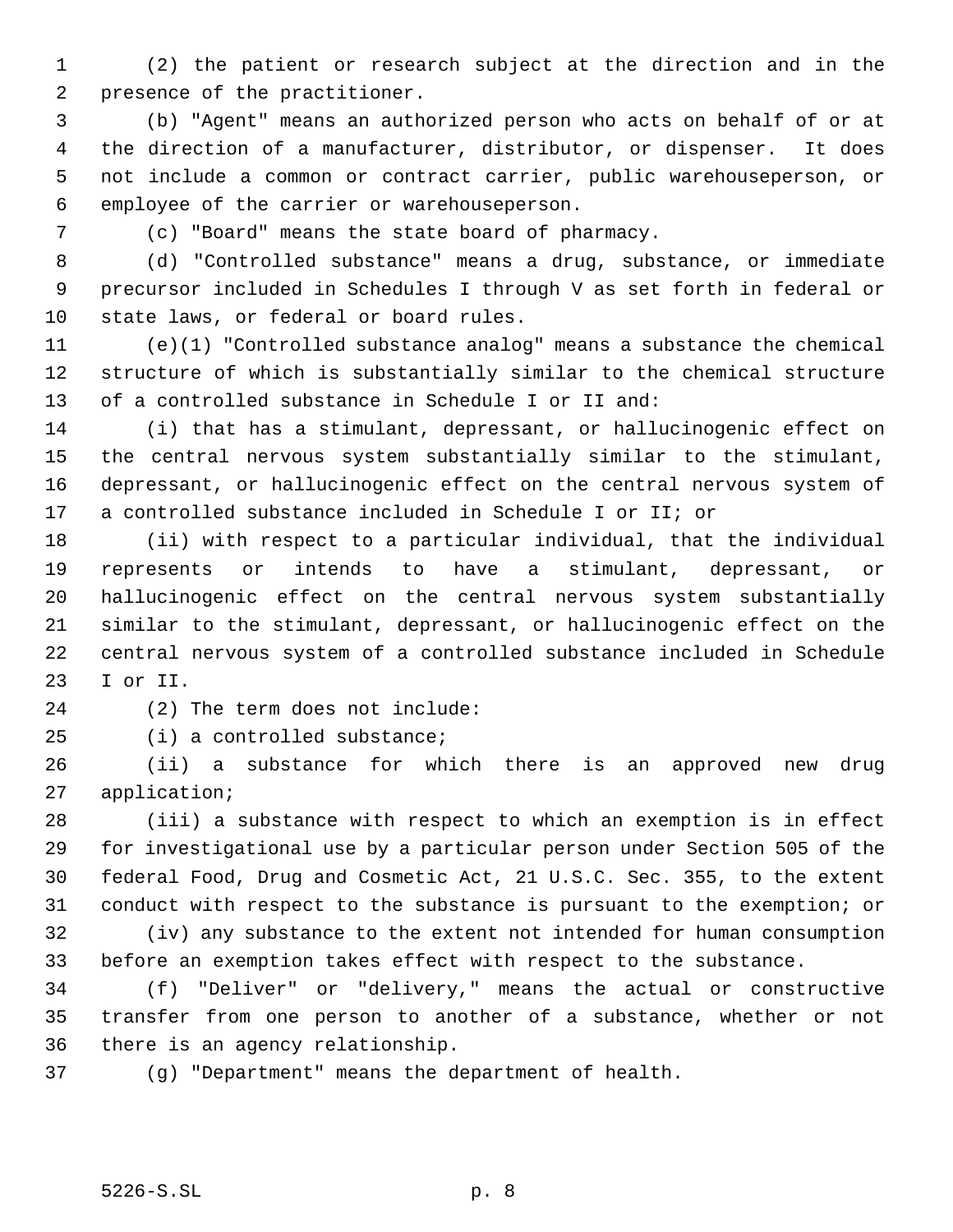(h) "Dispense" means the interpretation of a prescription or order for a controlled substance and, pursuant to that prescription or order, the proper selection, measuring, compounding, labeling, or packaging necessary to prepare that prescription or order for delivery.

(i) "Dispenser" means a practitioner who dispenses.

 (j) "Distribute" means to deliver other than by administering or dispensing a controlled substance.

(k) "Distributor" means a person who distributes.

 (l) "Drug" means (1) a controlled substance recognized as a drug in the official United States pharmacopoeia/national formulary or the official homeopathic pharmacopoeia of the United States, or any supplement to them; (2) controlled substances intended for use in the diagnosis, cure, mitigation, treatment, or prevention of disease in individuals or animals; (3) controlled substances (other than food) intended to affect the structure or any function of the body of individuals or animals; and (4) controlled substances intended for use as a component of any article specified in (1), (2), or (3) of this subsection. The term does not include devices or their components, parts, or accessories.

 (m) "Drug enforcement administration" means the drug enforcement administration in the United States Department of Justice, or its successor agency.

(n) "Immediate precursor" means a substance:

 (1) that the state board of pharmacy has found to be and by rule designates as being the principal compound commonly used, or produced primarily for use, in the manufacture of a controlled substance;

 (2) that is an immediate chemical intermediary used or likely to be used in the manufacture of a controlled substance; and

 (3) the control of which is necessary to prevent, curtail, or limit the manufacture of the controlled substance.

31 (o) "Isomer" means an optical isomer, but in RCW  $69.50.101(r)(5)$ , 69.50.204(a) (12) and (34), and 69.50.206(a)(4), the term includes any geometrical isomer; in RCW 69.50.204(a) (8) and (42), and 69.50.210(c) the term includes any positional isomer; and in RCW 69.50.204(a)(35), 69.50.204(c), and 69.50.208(a) the term includes any positional or geometric isomer.

 (p) "Manufacture" means the production, preparation, propagation, compounding, conversion, or processing of a controlled substance,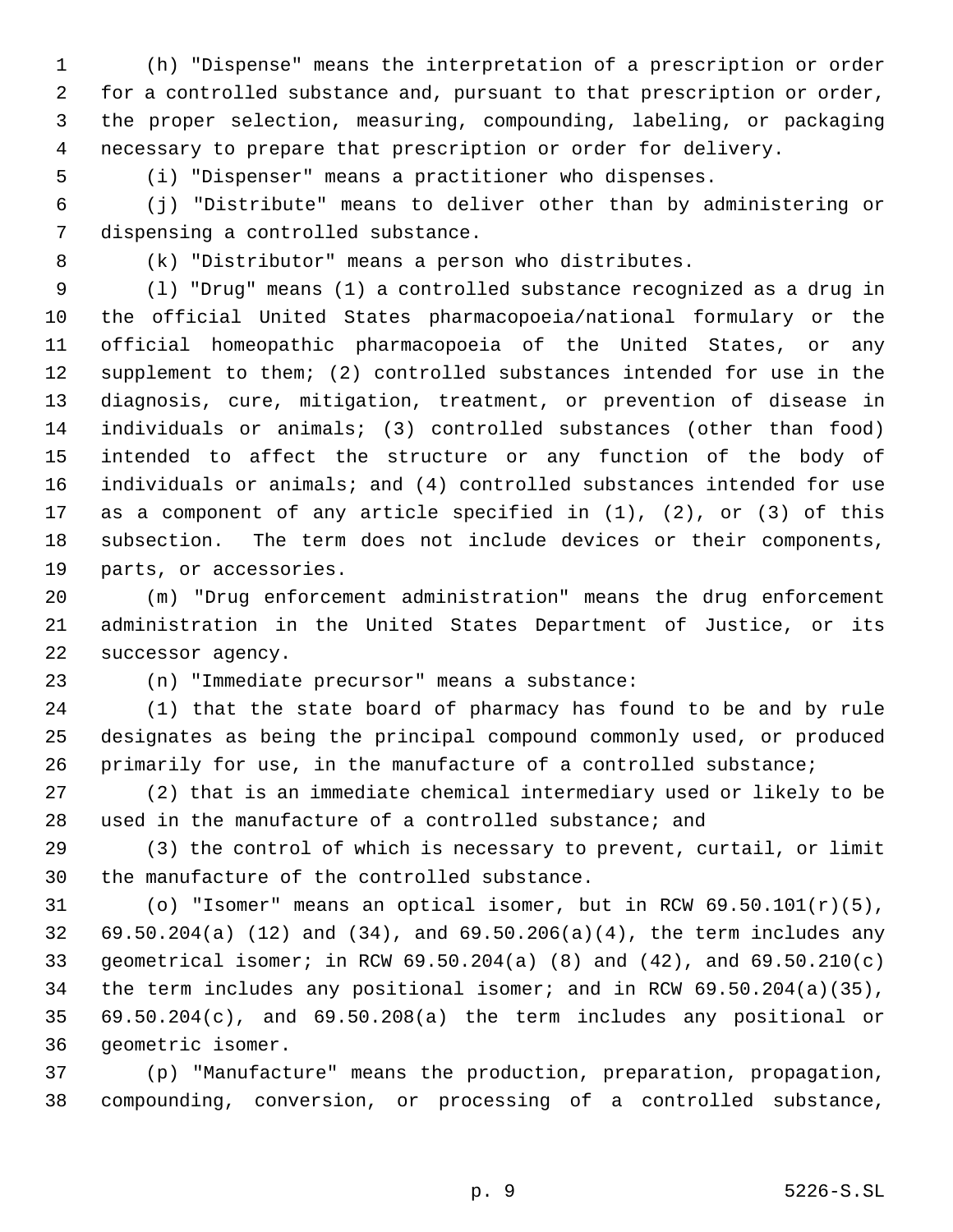either directly or indirectly or by extraction from substances of natural origin, or independently by means of chemical synthesis, or by a combination of extraction and chemical synthesis, and includes any packaging or repackaging of the substance or labeling or relabeling of its container. The term does not include the preparation, compounding, packaging, repackaging, labeling, or relabeling of a controlled substance:

 (1) by a practitioner as an incident to the practitioner's administering or dispensing of a controlled substance in the course of the practitioner's professional practice; or

 (2) by a practitioner, or by the practitioner's authorized agent under the practitioner's supervision, for the purpose of, or as an incident to, research, teaching, or chemical analysis and not for sale. (q) "Marijuana" or "marihuana" means all parts of the plant Cannabis, whether growing or not; the seeds thereof; the resin 16 extracted from any part of the plant; and every compound, manufacture, salt, derivative, mixture, or preparation of the plant, its seeds or resin. The term does not include the mature stalks of the plant, fiber produced from the stalks, oil or cake made from the seeds of the plant, any other compound, manufacture, salt, derivative, mixture, or preparation of the mature stalks (except the resin extracted therefrom), fiber, oil, or cake, or the sterilized seed of the plant which is incapable of germination.

 (r) "Narcotic drug" means any of the following, whether produced directly or indirectly by extraction from substances of vegetable origin, or independently by means of chemical synthesis, or by a combination of extraction and chemical synthesis:

 (1) Opium, opium derivative, and any derivative of opium or opium derivative, including their salts, isomers, and salts of isomers, whenever the existence of the salts, isomers, and salts of isomers is possible within the specific chemical designation. The term does not include the isoquinoline alkaloids of opium.

 (2) Synthetic opiate and any derivative of synthetic opiate, including their isomers, esters, ethers, salts, and salts of isomers, esters, and ethers, whenever the existence of the isomers, esters, ethers, and salts is possible within the specific chemical designation. (3) Poppy straw and concentrate of poppy straw.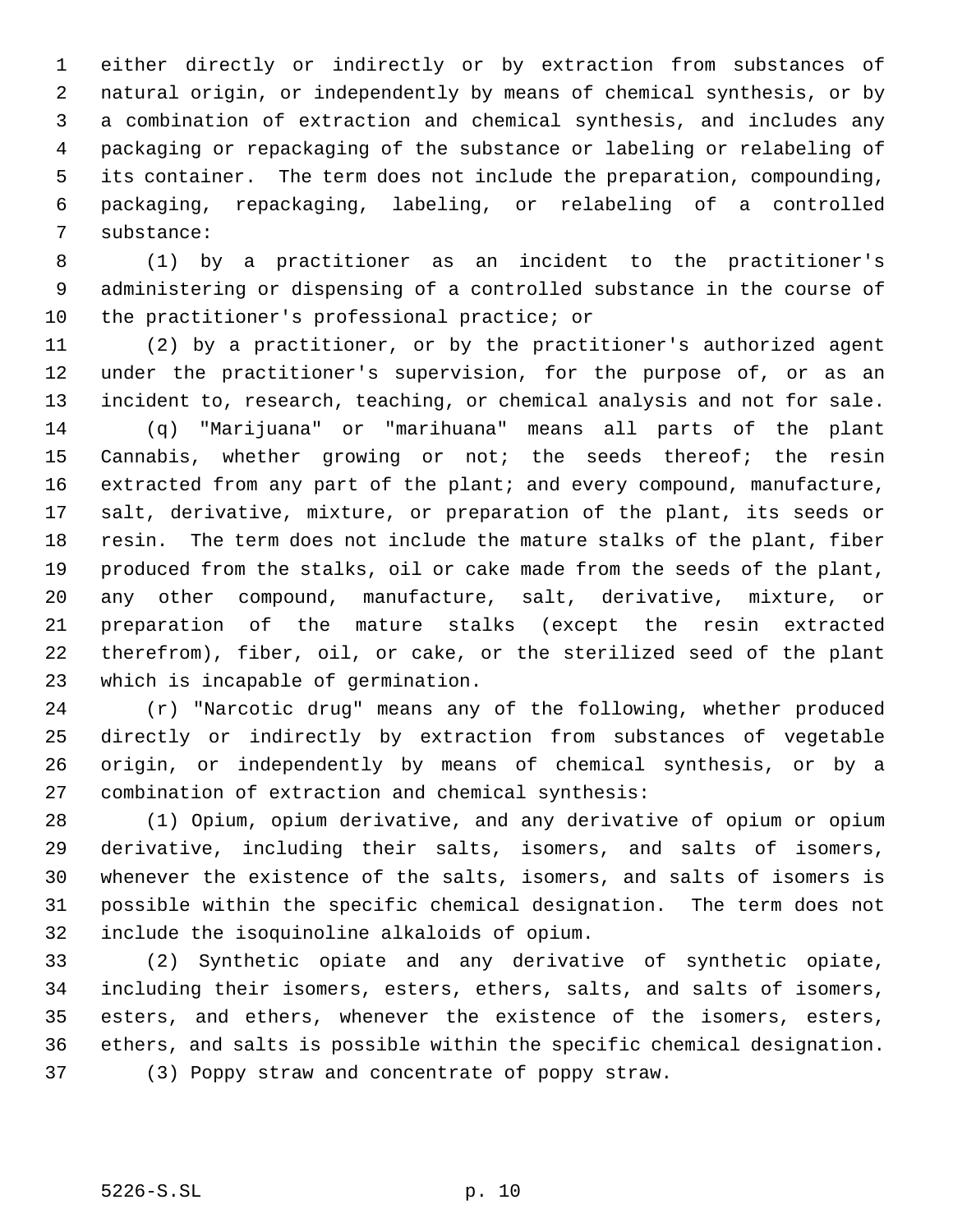(4) Coca leaves, except coca leaves and extracts of coca leaves from which cocaine, ecgonine, and derivatives or ecgonine or their salts have been removed.

(5) Cocaine, or any salt, isomer, or salt of isomer thereof.

(6) Cocaine base.

 (7) Ecgonine, or any derivative, salt, isomer, or salt of isomer thereof.

 (8) Any compound, mixture, or preparation containing any quantity of any substance referred to in subparagraphs (1) through (7).

 (s) "Opiate" means any substance having an addiction-forming or addiction-sustaining liability similar to morphine or being capable of conversion into a drug having addiction-forming or addiction-sustaining liability. The term includes opium, substances derived from opium (opium derivatives), and synthetic opiates. The term does not include, unless specifically designated as controlled under RCW 69.50.201, the dextrorotatory isomer of 3-methoxy-n-methylmorphinan and its salts (dextromethorphan). The term includes the racemic and levorotatory forms of dextromethorphan.

 (t) "Opium poppy" means the plant of the species Papaver somniferum L., except its seeds.

 (u) "Person" means individual, corporation, business trust, estate, trust, partnership, association, joint venture, government, governmental subdivision or agency, or any other legal or commercial entity.

 (v) "Poppy straw" means all parts, except the seeds, of the opium poppy, after mowing.

(w) "Practitioner" means:

 (1) A physician under chapter 18.71 RCW, a physician assistant under chapter 18.71A RCW, an osteopathic physician and surgeon under chapter 18.57 RCW, an optometrist licensed under chapter 18.53 RCW who 31 is certified by the optometry board under RCW 18.53.010 subject to any limitations in RCW 18.53.010, a dentist under chapter 18.32 RCW, a podiatric physician and surgeon under chapter 18.22 RCW, a veterinarian under chapter 18.92 RCW, a registered nurse, advanced registered nurse practitioner, or licensed practical nurse under chapter 18.79 RCW, a pharmacist under chapter 18.64 RCW or a scientific investigator under this chapter, licensed, registered or otherwise permitted insofar as is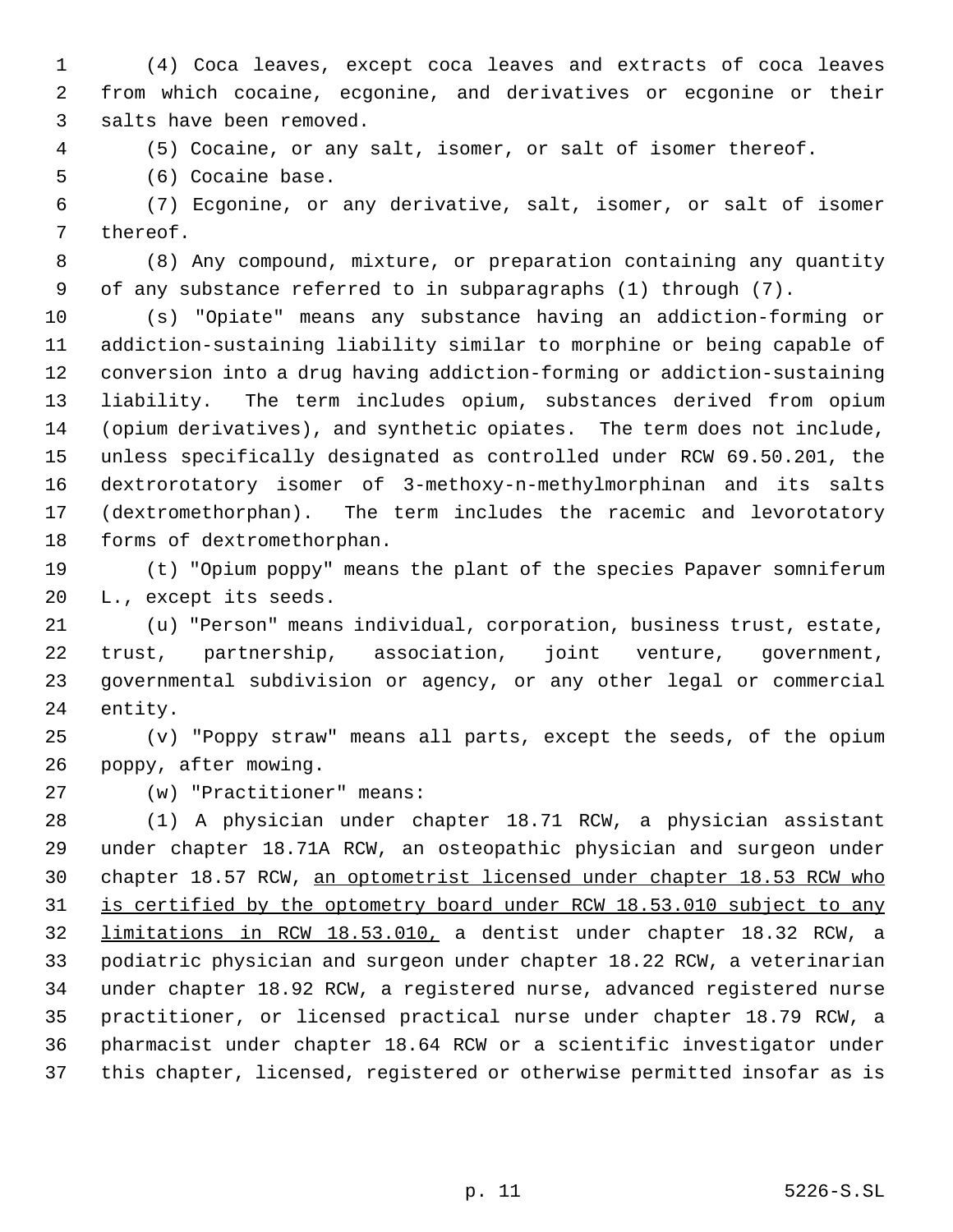consistent with those licensing laws to distribute, dispense, conduct research with respect to or administer a controlled substance in the course of their professional practice or research in this state.

 (2) A pharmacy, hospital or other institution licensed, registered, or otherwise permitted to distribute, dispense, conduct research with respect to or to administer a controlled substance in the course of professional practice or research in this state.

 (3) A physician licensed to practice medicine and surgery, a physician licensed to practice osteopathic medicine and surgery, a dentist licensed to practice dentistry, a podiatric physician and surgeon licensed to practice podiatric medicine and surgery, or a veterinarian licensed to practice veterinary medicine in any state of the United States.

 (x) "Prescription" means an order for controlled substances issued by a practitioner duly authorized by law or rule in the state of Washington to prescribe controlled substances within the scope of his or her professional practice for a legitimate medical purpose.

 (y) "Production" includes the manufacturing, planting, cultivating, growing, or harvesting of a controlled substance.

 (z) "Secretary" means the secretary of health or the secretary's designee.

 (aa) "State," unless the context otherwise requires, means a state of the United States, the District of Columbia, the Commonwealth of Puerto Rico, or a territory or insular possession subject to the jurisdiction of the United States.

 (bb) "Ultimate user" means an individual who lawfully possesses a controlled substance for the individual's own use or for the use of a member of the individual's household or for administering to an animal owned by the individual or by a member of the individual's household.

 (cc) "Electronic communication of prescription information" means the communication of prescription information by computer, or the transmission of an exact visual image of a prescription by facsimile, or other electronic means for original prescription information or prescription refill information for a Schedule III-V controlled substance between an authorized practitioner and a pharmacy or the transfer of prescription information for a controlled substance from one pharmacy to another pharmacy.